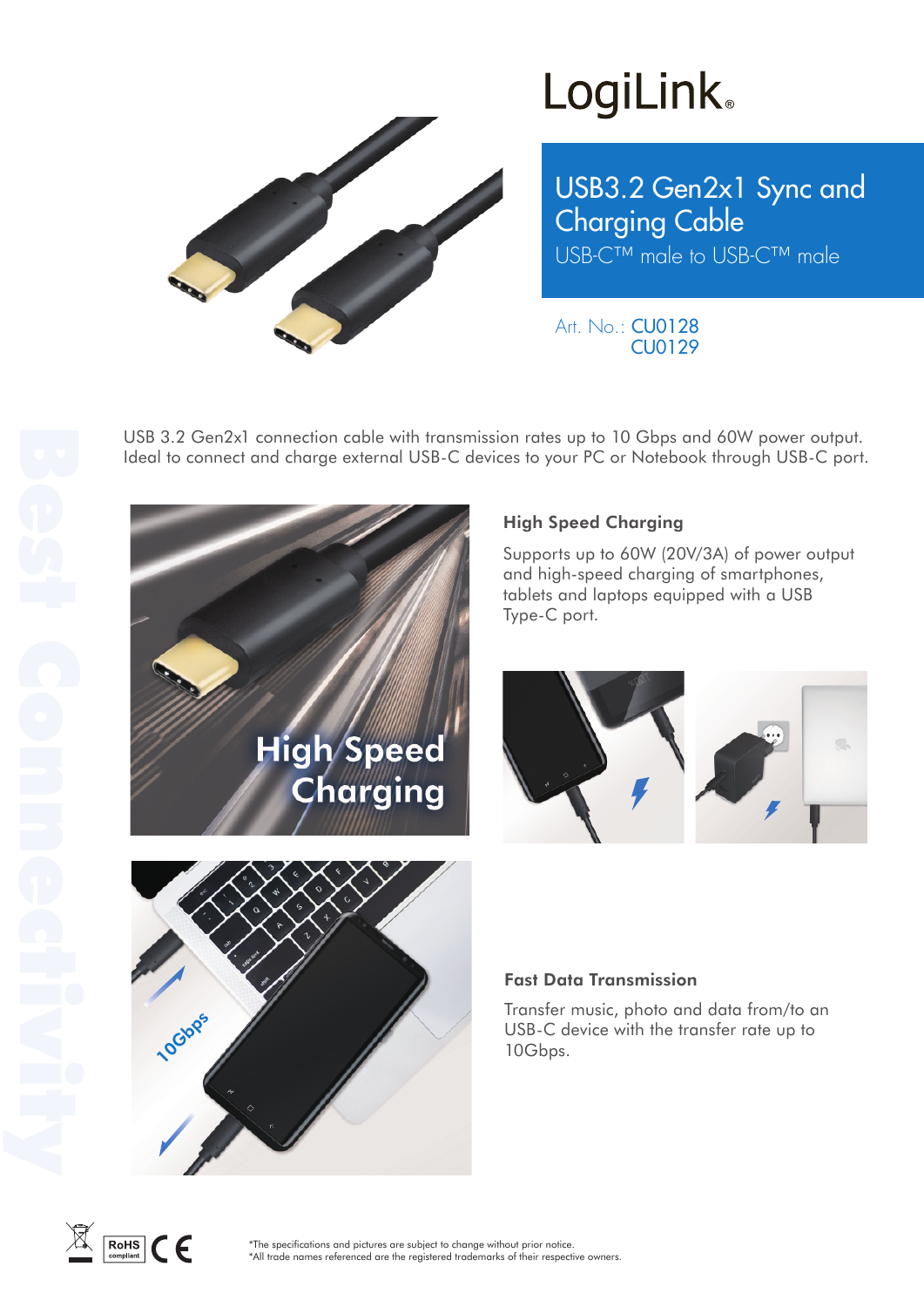

# LogiLink<sup>®</sup>

USB3.2 Gen2x1 Sync and Charging Cable USB-C™ male to USB-C™ male

Art. No.: CU0128 CU0129



#### Universal Compatibility

Compatible with a wide variety of USB-C devices.

#### Specifications:

| Connection 1            | USB 3.2 Gen2x1, typ-C, male |
|-------------------------|-----------------------------|
| Connection 2            | USB 3.2 Gen2x1, typ-C, male |
| Max. Power              | 20V/3A (60W), 5V/3A (15W)   |
| Max. Data Transfer Rate | 10Gbps                      |
| Color                   | Black                       |

| Art-No. | <b>Cable Length</b> | <b>EAN Code</b> |
|---------|---------------------|-----------------|
| CU0128  | 0.5m                | 4052792050448   |
| CU0129  | m                   | 4052792050455   |



\*The specifications and pictures are subject to change without prior notice. \*All trade names referenced are the registered trademarks of their respective owners.